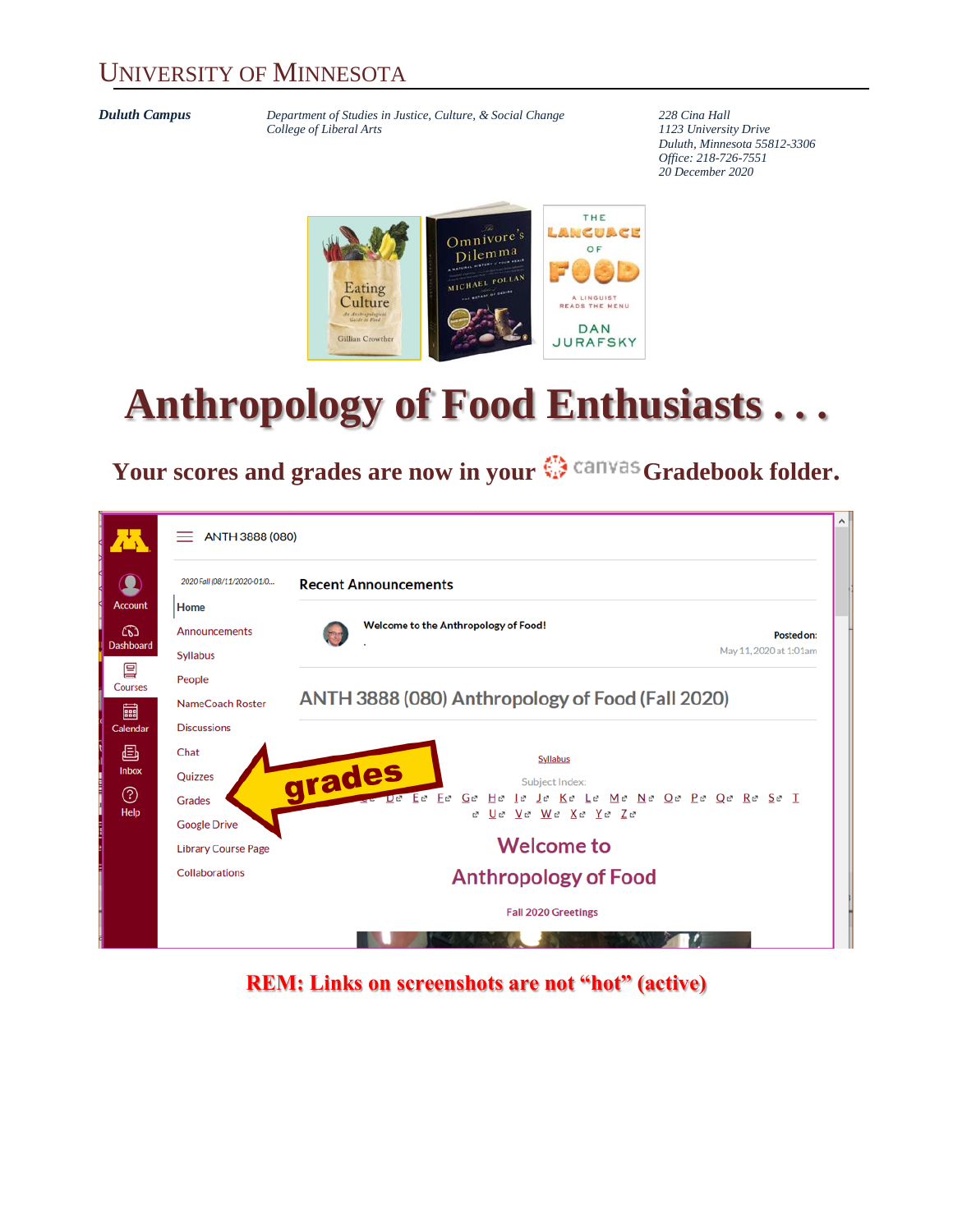You should have scores for all *Discussion* postings *that were entered on time*, or by the end of the announced amnesty periods, or by the mutually agreed upon completion date(s).

**Please note that the top letter grade allowed in general by the University of Minnesota is an** *A***, which is 94%.** When you are looking at your scores and figuring out your grades keep in mind that the University of Minnesota does not in general have an *A+* letter grade, for reasons not well articulated by the University.

#### **The top scores for the class were 101.1%, 97.0%, and 94.8%. Congratulations! I'm sorry the University of Minnesota does not have an A+ for you.**

Keep in mind also that the UMD Grading and Transcripts Policy was newly defined on 3 January 2011 and that, as earlier mentioned, this course does its best to follow those guidelines. For a direct comparison of your Anthropology of Food scores with that UMD Policy have a look at the materials on the course "Grading Policies" WebPage at [<http://www.d.umn.edu/cla/faculty/troufs/anthfood/afgrades.html#gradingpolicies](http://www.d.umn.edu/cla/faculty/troufs/anthfood/afgrades.html#gradingpolicies)>. The Anthropology of Food "Curve" is on-line at [<http://www.d.umn.edu/cla/faculty/troufs/anthfood/afgrades.html#curve>](http://www.d.umn.edu/cla/faculty/troufs/anthfood/afgrades.html#curve).

If you are interested, some additional philosophical observations on project and exam and *Forum* grades, and the like, are on-line at "**[The Strike Zone](http://www.d.umn.edu/cla/faculty/troufs/anthfood/afgrades.html#strikezone)**" and "**[The Curve](http://www.d.umn.edu/cla/faculty/troufs/anthfood/afgrades.html#curve)**" and "**[Grading Gymnastics](http://www.d.umn.edu/cla/faculty/troufs/anthfood/afgrades.html#gymnastics) . . . .**"

**I expect that the Anthropology of Food grades will be officially submitted to the UMD Registrar Wednesday evening (23 December 2020), following UM regulations.**

**Have a look at and review your Canvas Gradebook folder, and if you have questions and/or comments please let me know before then:** <mailto:troufs@d.umn.edu>**.**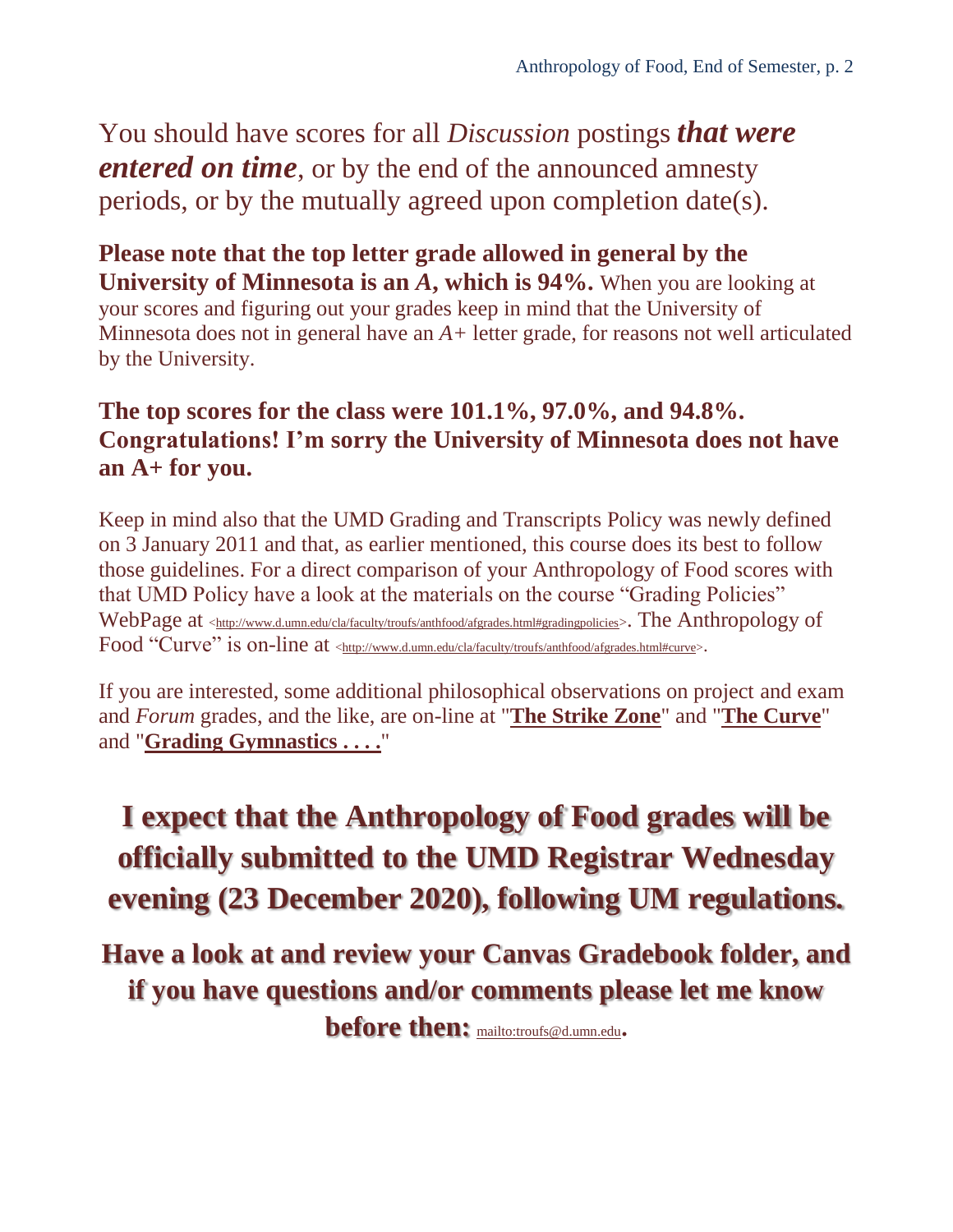# **Your Final Grade for the course is listed at**  the very bottom of your  $\mathbb{Q}$  canvas Gradebook *individual* **page.**

| Sections: 080 UMNDL ANTH 3888 (Fall 2020)                              |                       |                 |                 |
|------------------------------------------------------------------------|-----------------------|-----------------|-----------------|
| Grades                                                                 |                       |                 |                 |
| <b>Assignment Group</b>                                                | Grade                 | Letter<br>Grade | $%$ of<br>Grade |
| Live Chats / Office Hours                                              |                       |                 |                 |
| Explore Canvas (Optional, but recommended if you are<br>new to Canvas) |                       |                 |                 |
| Getting Started                                                        | 100% (20 / 20)        | A               |                 |
| <b>Reading Assignments</b>                                             |                       |                 |                 |
| Discussions (Forums)                                                   | 94.47% (359 /<br>380) | A               |                 |
| Project = Presentation + Term Paper                                    | 95.37% (515 /<br>540) | А               |                 |
| Quizes                                                                 | 95.71% (804 /<br>840) | A               |                 |
| <b>Weekly Agenda</b>                                                   |                       |                 |                 |
| (optional) For Fun Trivia                                              |                       |                 |                 |
| (Optional) Extra Credit                                                |                       |                 |                 |
| Do Not Use These Items                                                 |                       |                 | inal grade      |
| <b>Imported Assignments</b>                                            |                       |                 |                 |

(sample page)

**PLEASE NOTE: Because of the quirks of the Canvas Gradebook the "Optional Extra Credit" scores and points are NOT listed here, BUT THE POINTS are included by Canvas when adding up your total points. No one seems to know why that hasn't been fixed.**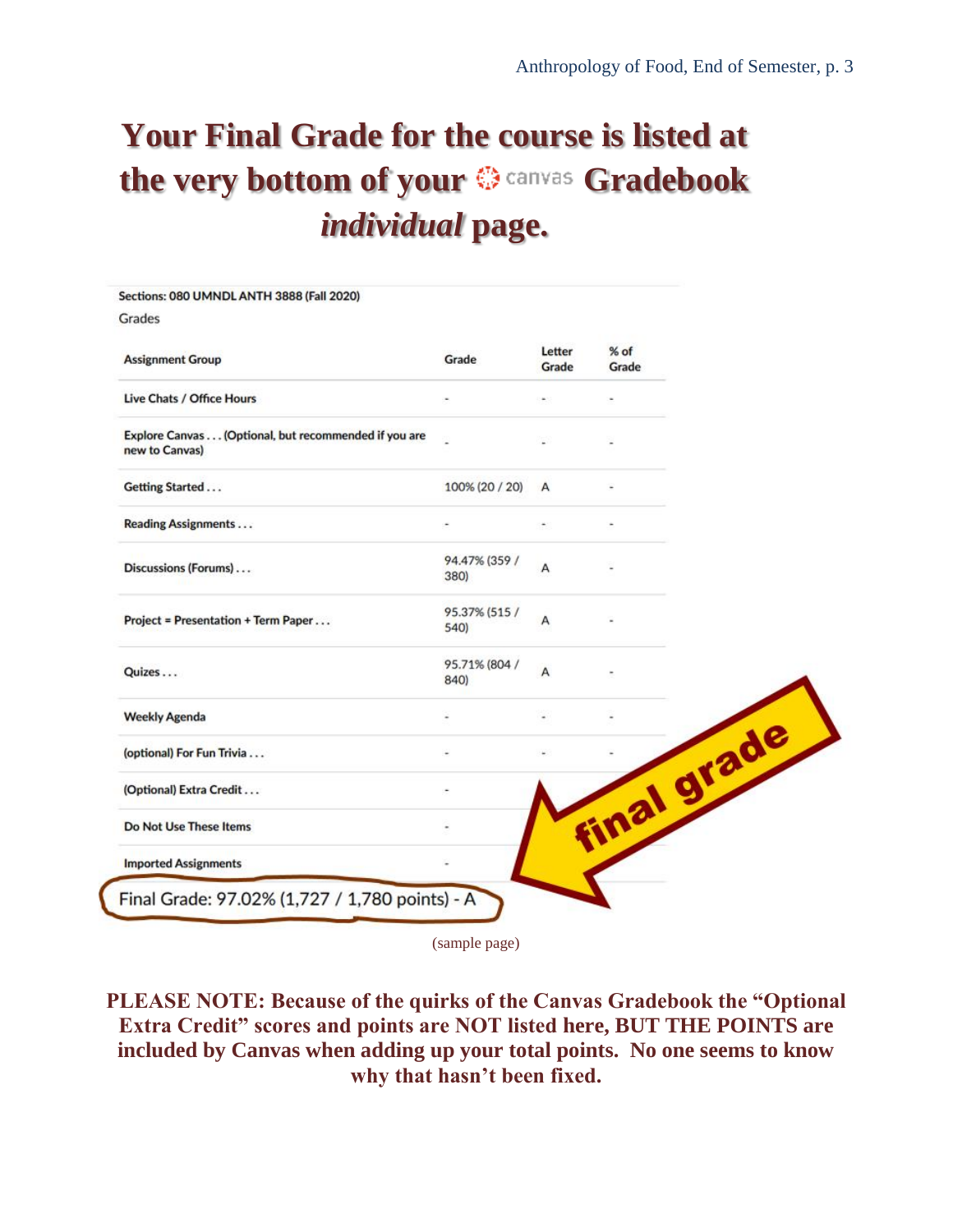If you made arrangements for an **"Incomplete"**  $(I)$ , then that will be the grading notation submitted to the Registrar (for the official record) *not* the one that currently appears in your Canvas Gradebook folder. **PLEASE NOTE: By University of Minnesota Policy Incomplete grades require a contract.**

#### **[Information on Incompletes](http://www.d.umn.edu/cla/faculty/troufs/tr/incompletes.html#title)**

#### **Relatively new to UMD is the ONLINE form you may use to request an Incomplete grade. The [request form](https://onestop.d.umn.edu/forms) is available from One Stop Student Services.**

Our course IT folks say that your Anthropology of Food course materials will be kept on-line in a Canvas archive for five years, even though Canvas will otherwise be disappearing. So you should have easy access to your materials in at least the near future (using [Virtual Private Network \[VPN\]](http://www.d.umn.edu/itss/vpn/) if you are off campus from UMD). And most of the course materials are also always on-line and up-to-date at the **Anthropology of Food public** 

WebSite at [<http://www.d.umn.edu/cla/faculty/troufs/anthfood/index.html#title>](http://www.d.umn.edu/cla/faculty/troufs/anthfood/index.html#title).

## It was very nice having you in class.

## **Thanks for choosing Anthropology of Food.**

**Good luck to you in the future. Keep in touch. If you're in the Cina neighborhood after COVID passes stop by and say hello.**

**Always remember Michael Pollan's Food Rule #2: "Don't eat anything your great**